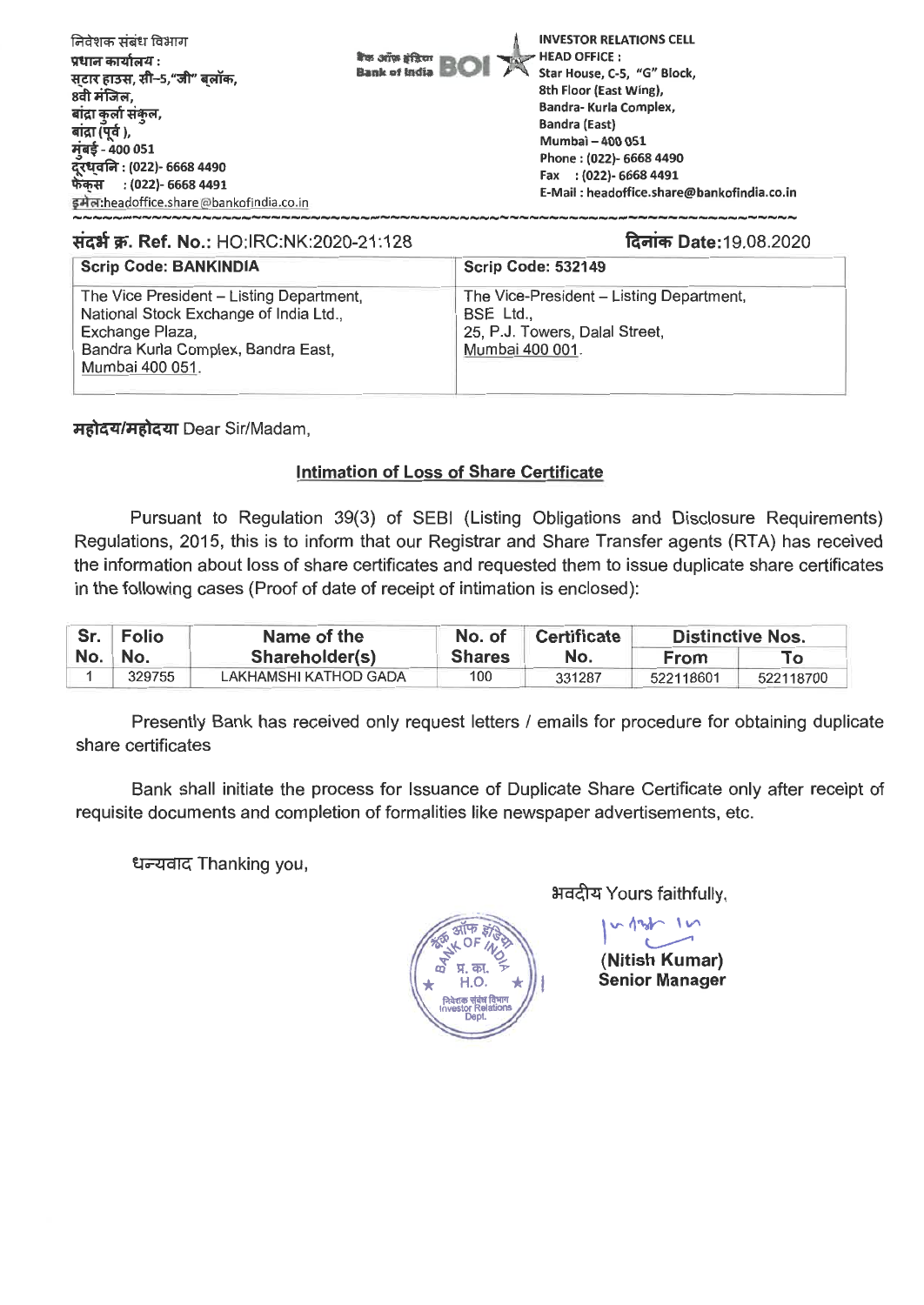$\leftarrow$ 

## [External]Duplicate Share Intimations Received On : 20200817

**X** DELETE 4- REPLY 44. REPLY ALL **.4** FORWARD

Mark as unread



bssduplicate@bigshareonline.com Mon 17/08/2020 11:54

To: Rajeev Bhatia; Investor Relations Department;

Cc: vijay@bigshareonline.com; jibu©bigshareonline.com; bhagwan@bigshareonline.com;

0 1 attachment

515090.0f

Caution: This email originated from a source outside Bank of India.

Dear Sir/Ma'am,

Please be informed that in terms of the provisions of the SEBI (LODR) Regulations, 2015, the Company is required to submit information regarding loss of share certificates and issue of duplicate certificates, to the stock exchange within two days of its getting information. Further, the said intimation has to be filed only through the mode of NEAPS filing for NSE and on listing.bseindia.com for BSE and not via hard copy submission.

Accordingly, we are sharing herewith the receipt of the following request for loss of share certificate of the Company by shareholders, to enable you to comply with the said regulatory requirement within the timelines prescribed.

| Client Name                      | Cert.<br>No | Dist. No<br>From | Dist. NO.<br>۱o | Folio<br>No. | <sup>1</sup> Quantity 1 | Name                            |
|----------------------------------|-------------|------------------|-----------------|--------------|-------------------------|---------------------------------|
| BANK OF INDIA -<br><b>EQUITY</b> | 331287      | 522118601        | 522118700       | 329755       | 100                     | LAKHAMSHI KATHOD<br><b>GADA</b> |

Should you have any queries in respect of the aforesaid instruction kindly revert back.

Regards,

eigshare Services Pyt. Ltd.

Alert:External Mail! Exercise caution while opening URL/attachment.

 $\langle$  in the  $\langle$ 

 $\blacktriangleright$